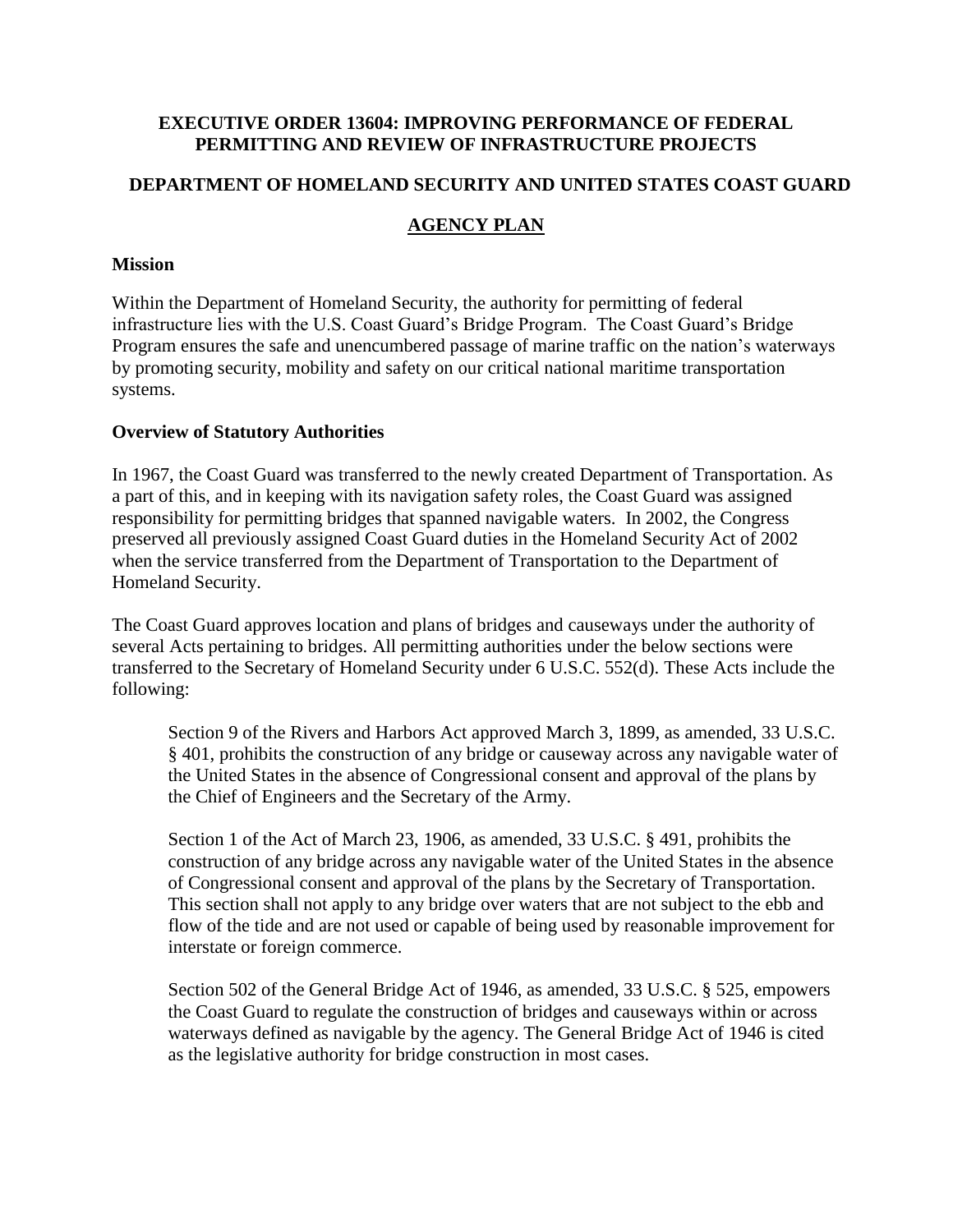The International Bridge Act of 1972, 33 U.S.C. § 535, requires both a Presidential Permit from the Department of State and a Coast Guard bridge permit. The Department of State and the Coast Guard jointly work together on technical assistance matters regarding preparation of environmental documents for international bridges. This joint cooperation ensures the respective responsibilities of each agency are fulfilled for preparing environmental documents related to the construction of international bridges without unnecessary duplication of effort. A Coast Guard bridge permit is required for all bridges over waterways that form the U.S. boundaries with Mexico and Canada whether or not the waterway in fact carries navigation.

# **Delegation of Authority for Permit Actions**

The Coast Guard Bridge Manual, COMDTINST M16590.5 (series), Chapter 4.C, [http://www.uscg.mil/directives/cim/16000-16999/CIM\\_16590\\_5C.pdf,](http://www.uscg.mil/directives/cim/16000-16999/CIM_16590_5C.pdf) outlines the delegation of authority for the issuance of permits and permit amendments. NEPA reviews are typically conducted at the Coast Guard district (regional) commander level. If the project is controversial, may involve litigation, or the Coast Guard is the lead federal agency under NEPA, the Headquarters Bridge Program office will also review the NEPA documentation to ensure the project is not setting an adverse precedent and for decision regarding action to be taken on such issues or actions.

### **Roles and Responsibilities**

With respect to infrastructure permitting, the Coast Guard Bridge Program is responsible for issuing bridge permits approving the location and plans of all new bridges, modification of existing bridges, international bridges, and causeways in or over navigable waterways of the United States.

#### **Involvement with Other Federal Agencies**

The Coast Guard Bridge Program coordinates with federal agencies early in the permitting process to ensure most, if not all, issues are addressed before an application is submitted to the Coast Guard. These federal agencies include, but are not limited to the USACE, NOAA, USFWS, USEPA, ACHP, FTA, BLM, NPS, USDA, FHWA and DOI.

### **Current operational practices for collaboration and coordination for processing permits and reviews: Internal Federal Agency**

The Bridge Program maintains an office at Coast Guard Headquarters in Washington, DC, and offices in each Coast Guard District, nationwide. The Headquarters and District offices collaborate in the development of nationwide policy. For controversial and atypical projects, the district offices coordinate with Headquarters to ensure that procedural steps taken are consistent with current USCG guidance.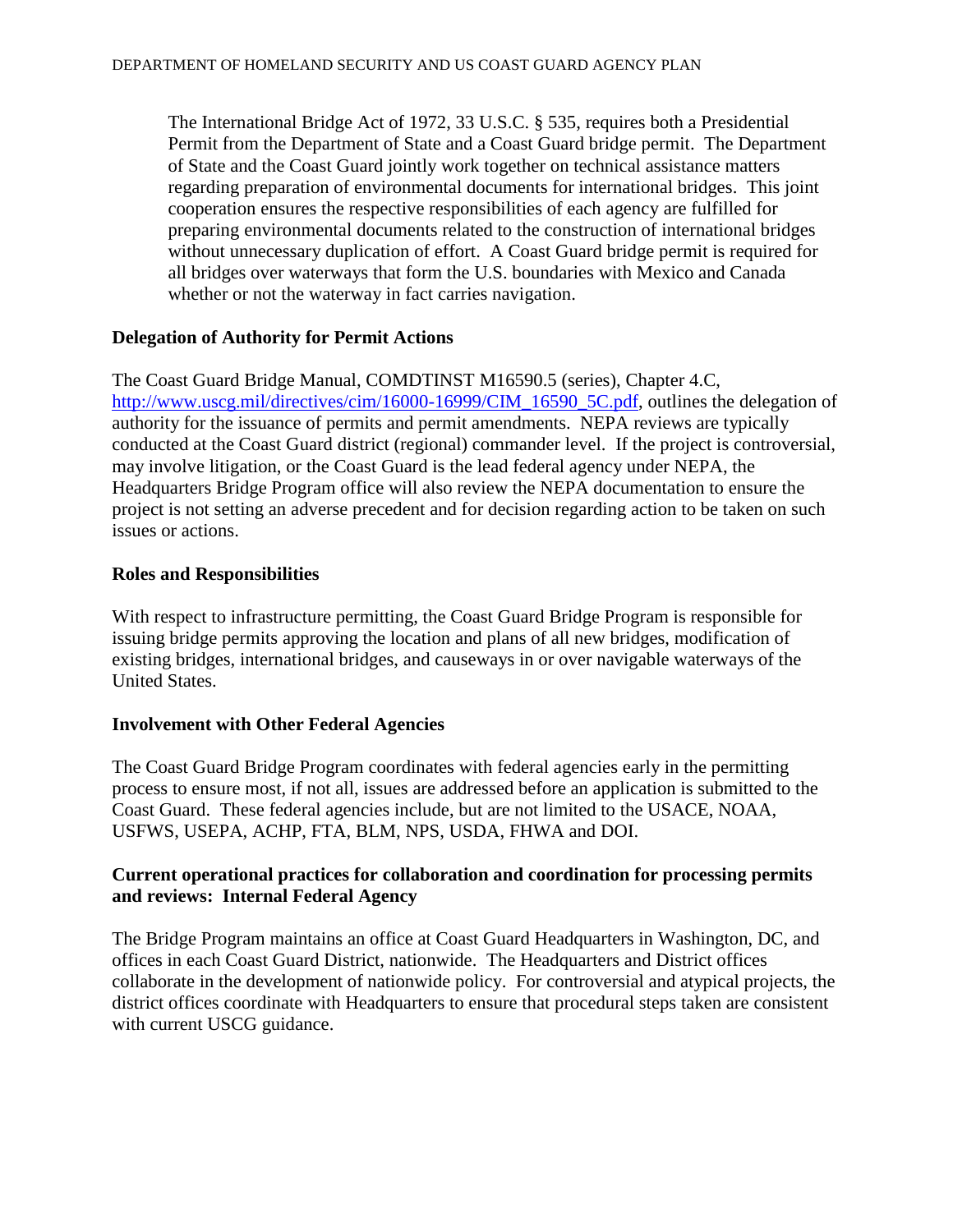Checklists: The Bridge Program has developed checklists to assist Bridge Program personnel with preparing environmental documents and bridge permit applications, which require detailed administrative, navigational and environmental evaluations to support the administrative record. Automated File Transfer: To facilitate internal documentation transfer and review between District Offices and USCG HQ, documentation is now uploaded to an online intranet USCG Portal by the District Bridge Office that is then accessed and downloaded by USCG HQ. This eliminates lengthy delays previously experienced from mail delivery of hardcopy documentation and reduces paper usage.

# **Current operational practices for collaboration and coordination for processing permits and reviews: Federal Interagency**

In 1973, the Coast Guard and the USACE executed an MOA to clarify the areas of jurisdiction and the responsibilities of the Coast Guard and the USACE with respect to the alteration of bridges; the construction, operation and maintenance of bridges and causeways as distinguished from other types of structures over or in navigable waters of the United States; the closure of waterways and the restriction of passage through or under bridges in connection with their construction, operation, maintenance and removal; the selection of an appropriate design flood flow for flood hazard analysis of any proposed water opening; and to provide for coordination and consultation on projects and activities in or affecting the navigable waters of the United States.

In 1981, the USCG and the FHWA executed an MOU to avoid unnecessary duplication of effort by the Coast Guard and the FHWA, during the permitting process, in the preparation and processing of environmental documents pursuant to the National Environmental Policy Act (NEPA) and other federal environmental statutes and orders. The procedures in the MOU are intended to strengthen the early coordination between the Coast Guard and FHWA prior to and during the development of environmental documentation for a proposed project.

# **Current operational practices for collaboration and coordination for processing permits and reviews: Other Government Agencies**

Other government agencies are afforded input in the permitting process, either through formal consultation, as required by federal, state, or other laws or regulations, or via the public notice comment period if they are a stakeholder. These other agencies may include, but are not limited to State historic preservation offices, departments of transportation, and departments of conservation; local non-state government entities with jurisdiction over boroughs, counties, townships, historic districts, etc.; and Tribal historic preservation offices and other entities representing Indian tribes, Alaska Native Groups, Native Hawaiians and other Native American groups.

# **Best practices, Interagency Agreements, (i.e. Programmatic Agreements, MOUs, etc.) with specific examples where outcomes reduced processing times, and produce better outcomes.**

Bridge Permit Application Guide: This document provides specific and detailed instructions regarding the information required in an application for it to be complete and accepted by the Coast Guard. A more detailed description is provided later in this document.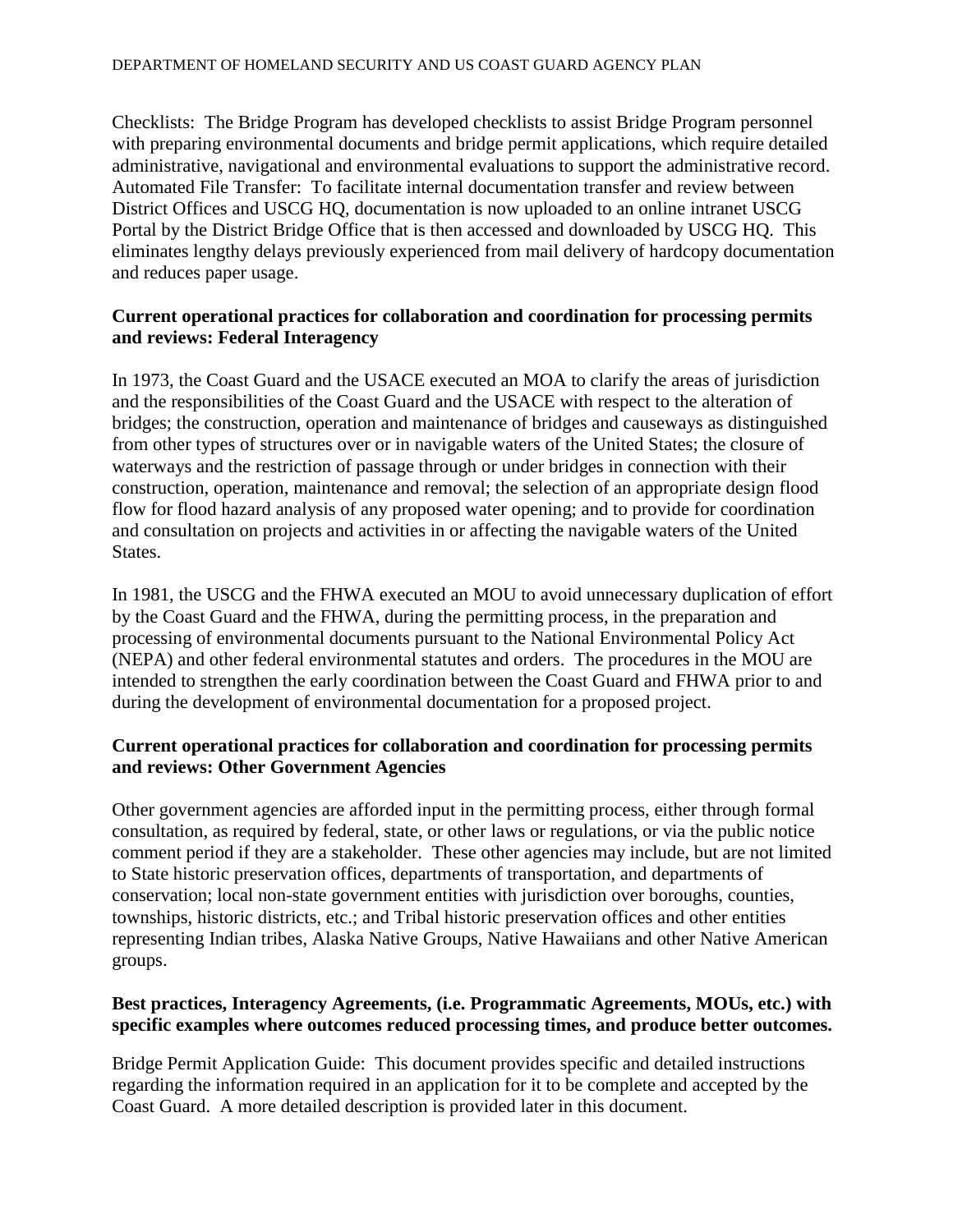USCG/FHWA MOU: With assistance from a DOT detailee, the Coast Guard is updating the 1981 USCG/FHWA MOU to include a strategy to streamline the requirements of NEPA and Section 106, encouraging these processes to occur concurrently, as both agencies prepare and process environmental documents. In addition, the Coast Guard is reviewing the best practice initiatives regarding the 404/USFWS/FHWA synchronized decision-making tool and developing a list of recommendations for applicants regarding timing of engagement with the Coast Guard regarding permit applications. This list of recommendations is on a Gantt Chart developed to capture the bridge permit processing timeline, which begins with project scoping and concludes with permit issuance. The Gantt chart identifies consultation duration and key milestones in consultation that must be met before the permitting process advances. These milestones are prescribed in statute, regulation, and/or policy. The goal is to identify what steps can be taken early in the permitting process to avoid delays that occur due to external factors, such as extended formal consultation with other federal agencies. This update is anticipated by December 31, 2012. We are also planning to expand the MOU to include all DOT agencies impacted by bridge permitting: FHWA, FRA, FTA and Pipeline and Hazardous Materials Safety Administration (PHMSA).

FHWA currently has a Programmatic Agreement (PA) with the State of Florida DOT for certain types of projects that are Categorically Excluded under NEPA. In those cases, the state takes the lead for FHWA for compliance with NEPA. FHWA then determines if the state's work satisfies FHWA's obligations under NEPA. The criteria for those Categorically Excluded projects include no adverse impacts to ESA, EFH, Section 106 resources, wetlands, etc. Once the Coast Guard receives a bridge permit application for these projects, there is an obligation to ensure that coordination with ESA/EFH agencies has been satisfied. When seeking this information, there are resulting delays because the criteria for those projects requires that there are no adverse impacts, and the state has already completed the necessary coordination with resource agencies. Therefore, removing the requirement for coordination beyond what was conducted by the state should be included in the USCG/FHWA MOU update. This will save time and effort during the District and Headquarters review processes. In order to achieve similar efficiencies, it might be necessary to develop programmatic agreements with State DOTs.

USCG/USACE MOA: The Coast Guard is planning to update the 1973 MOA with USACE, in order to provide more clarity on jurisdictional issues during permitting. Topics that need to be refined in the MOA include, but are not limited to the following: jurisdiction over dredge/fill and submarine cables, defining other obstructions in the waterway under the Truman-Hobbs Act and non Truman-Hobbs Act bridge projects, jurisdiction and coordination in a federal channel, and defining retention of structures under Section 10.

Standard Operating Procedure (SOP): The USCG is developing a nationwide Standard Operating Procedure to document procedural steps and determine areas for improvement. This SOP will improve process transparency and it is anticipated that this effort will showcase best practices in various districts that can be implemented nationwide. It is anticipated that the SOP will be developed by November 30, 2013.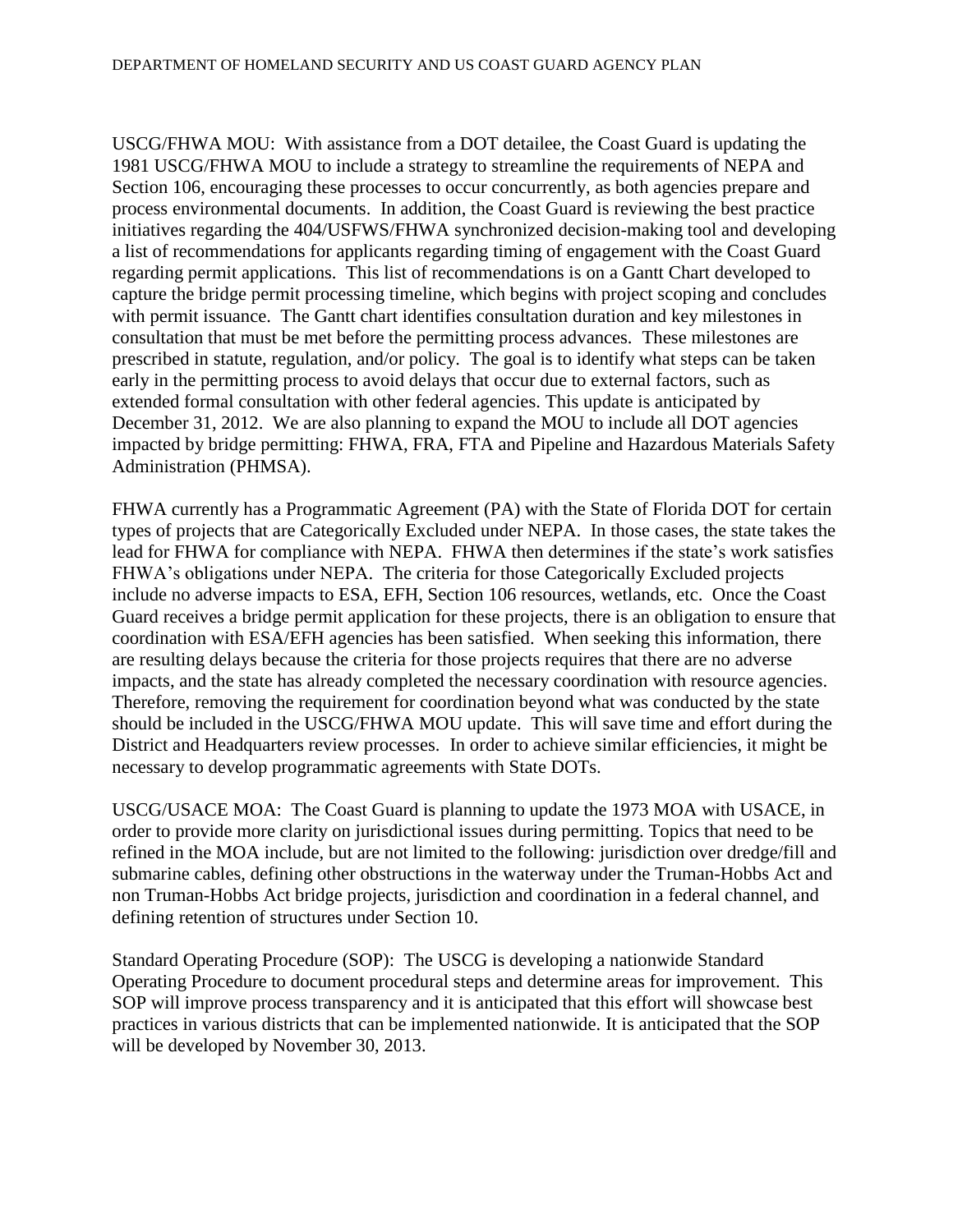Project Tracker: The USCG is developing performance indicators and an automated quarterly reporting system to track project progress and delays internally. This initiative will also improve process transparency by providing project status in relation to the expected customer service standard for that function.

General Bridge Permits: The USCG is researching viability of a General Bridge Permit for the Coast Guard to allow projects that meet certain criteria to obtain expedited bridge permits. General Permits (similar to those issued by the US Army Corps of Engineers) are issued nationwide or regionally for a category of activities that are similar in nature and cause minimal individual and cumulative adverse impacts. General Permits have minimal cycle times compared to the average Coast Guard permit cycle time of ten months.

Bridge Program Manual: The Bridge Program is revising its policy manual to further clarify policy and guidance for the Bridge Program staff. The manual will include updates to the environmental laws and controls chapter (Chapter 3) to ensure that all NEPA and environmental requirements are satisfied thoroughly, consistently, and efficiently during the permitting process. The manual will include updated guidance on bridge permit applications (Chapter 4), with references to the revised Bridge Permit Application Guide and the checklists to ensure bridge permit applications include detailed administrative, navigational, and environmental evaluations needed for permit processing. Additional manual revisions include a reorganization of permit conditions (Chapter 5) with clear guidance on when to issue special permit conditions as well as a newly created index of conditions to facilitate drafting permit language.

Enclosure (5) of the Bridge Manual: The Bridge Program Manual previously included Enclosure (5), which was an agreement with FHWA requiring the preparation of an EIS for projects having a significant effect on historic resources unless certain criteria were met, regardless of the lead federal agency's level of environmental documentation. The Bridge Program and FHWA recently agreed to terminate Enclosure (5) thereby reducing unnecessary duplicative analyses on historical resources and shortening the overall review time.

# **Conflict Resolution**

The Coast Guard Bridge Program is typically involved in the early stages of project design to ensure issues and conflicts that may arise with stakeholders and affected public interests during the permitting and review processes are identified and addressed early in the process. The Coast Guard will issue preliminary public notices to solicit feedback from these stakeholders and the public on proposed projects. In addition, the Coast Guard reviews draft environmental documents and navigational evaluations for sufficiency.

Examples of conflict resolution guidelines are found in the 1973 USCG/USACE MOA and the 1981 USCG/FHWA MOU.

#### **"Share in Cost" Authorities**

The Coast Guard is in early discussions with the FHWA regarding obtaining resources to assist with transportation project reviews under SAFETEA-LU Section 6002. According to the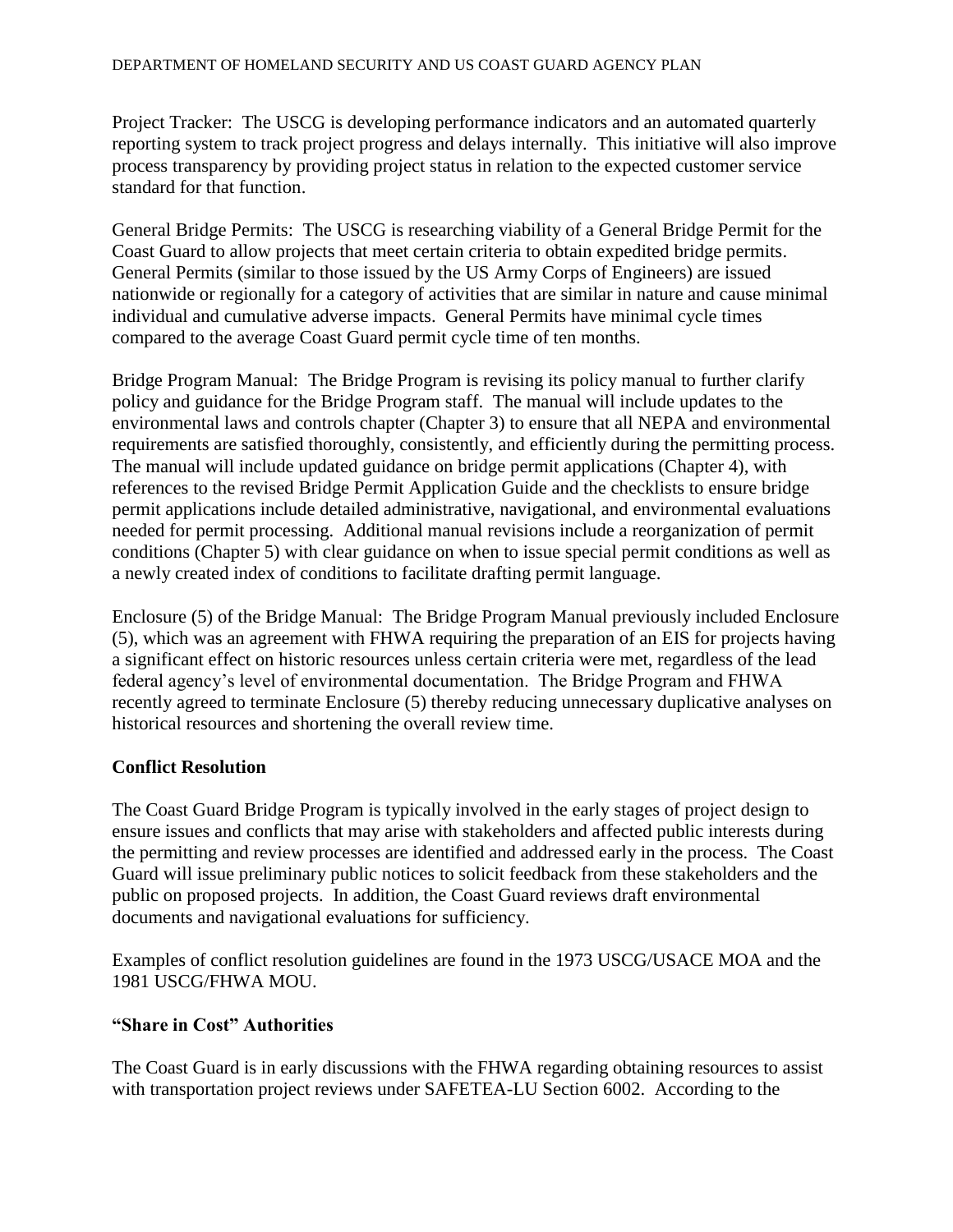website [http://www.fhwa.dot.gov/hep/section6002/2.htm,](http://www.fhwa.dot.gov/hep/section6002/2.htm) "SAFETEA-LU allows USDOT to approve the request of a State to provide Federal-aid highway or Federal transit funds to a Federal or State agency or federally recognized Indian tribe participating in the environmental review process, to support activities by that agency or tribe that directly and meaningfully contribute to expediting and improving the planning and delivery of transportation projects in that State. USDOT encourages the use of this authority where agency resources are a constraint on the environmental review process."

In this endeavor the Coast Guard and FHWA will consider if and how funding can be extended to the Coast Guard to assist in Coast Guard review and issuance of bridge permit application when a bridge is part of a larger roadway project under the purview of FHWA. A determination on the viability of this resource initiative will be made by December 31, 2012.

# **Mitigation Opportunities**

A Coast Guard bridge permit does not relieve the permittee of their responsibilities for compliance with any other laws or regulations that maybe the under the jurisdiction of any federal, state or local authority. Prior to bridge permit issuance, the Coast Guard ensures that all other permits, specifying mitigation that is required for the Coast Guard to meet its requirement under NEPA and other environmental laws, have been obtained. As a consequence, permitting delays occur when another agency's permit, which includes necessary environmental mitigation, is conditioned as valid upon issuance of a Coast Guard bridge permit. That is to say, the Coast Guard must issue a bridge permit prior to the other agency's permit going into effect.

Coast Guard seeks to resolve such hindrances in the permitting process by collaborating with agencies in the early stages of permit application and potentially including procedural guidance in agreements with other agencies regarding these issues. Early coordination ensures that mitigating measures are sufficiently addressed in advance of bridge permit issuance.

# **Bridge Permit Application Requirements**

In October 2011, the Bridge Program updated its Bridge Permit Application Guide (BPAG) to provide improved guidance to applicants on what is required for a bridge permit application to be accepted by the Coast Guard for processing. The guide is available online at [http://www.uscg.mil/hq/cg5/cg551/BPAG\\_Page.asp,](http://www.uscg.mil/hq/cg5/cg551/BPAG_Page.asp) along with an introduction to the Coast Guard bridge permitting process and an overview of the bridge permit processing procedure. This guide further clarified environmental and navigational requirements for bridge permit applications. The BPAG is available publicly, and other agencies cooperating in review of the proposed project can access the BPAG to understand the Bridge Program's application requirements and permit processing in relation to their own procedures. As shown in the figure below, the average processing time for a Coast Guard bridge permit is ten months from the date of Coast Guard receipt of a complete permit application.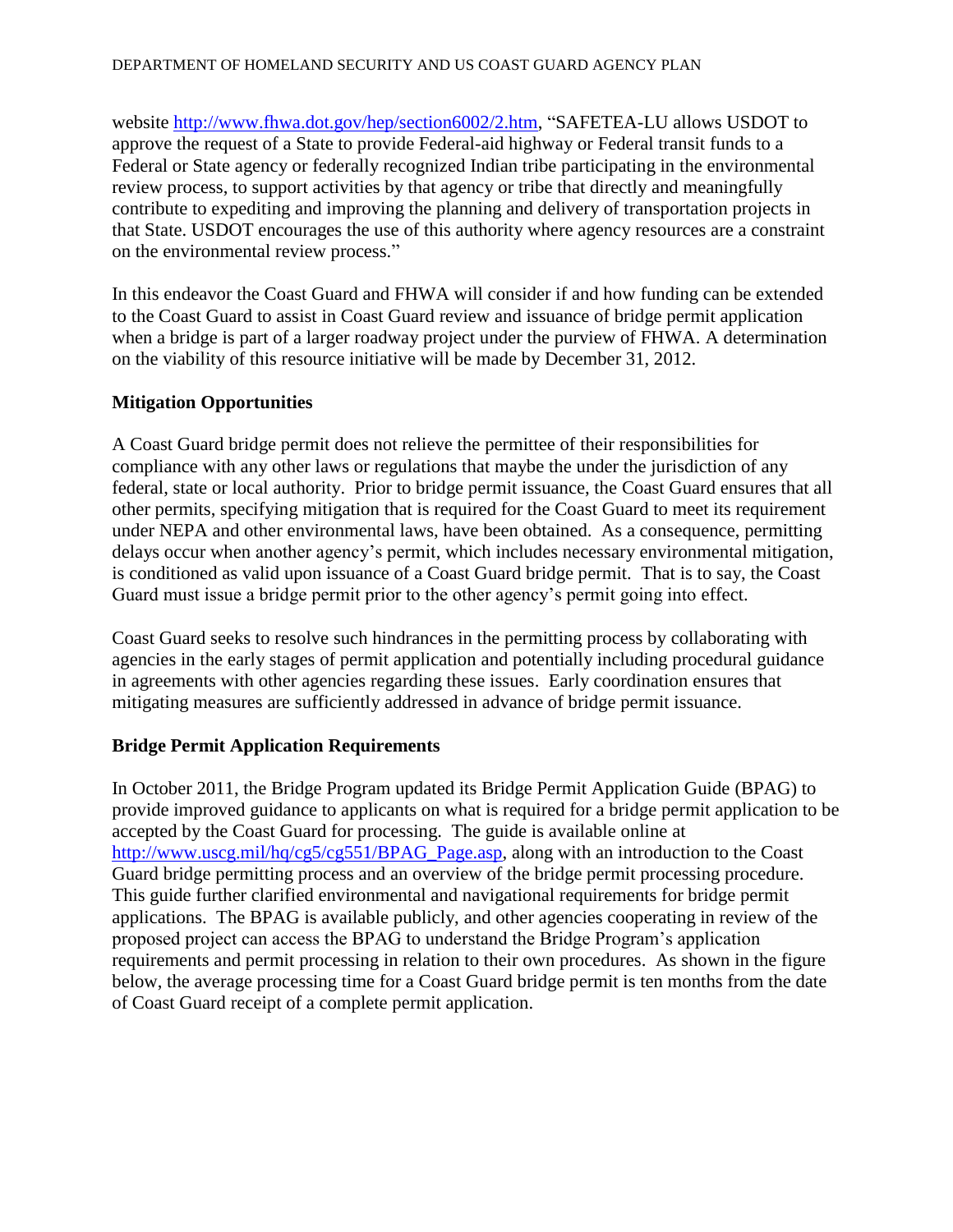



# **Use of Information Technology**

The Coast Guard Bridge Program does not have an "enterprise information technology system" to track and/or facilitate the permitting and review process. The Bridge Program is in the early stages of developing performance indicators and an automated quarterly reporting system to track project progress and delays. The Bridge Program currently has an internal database at Headquarters to track cycle times of permits, from the date of application receipt to the date of permit issuance. The system records critical case information, to include project description and location, date of bridge permit application, lead federal agency, NEPA document level, date of permit, and justification for processing delays, if any. Below is a screen shot of the database: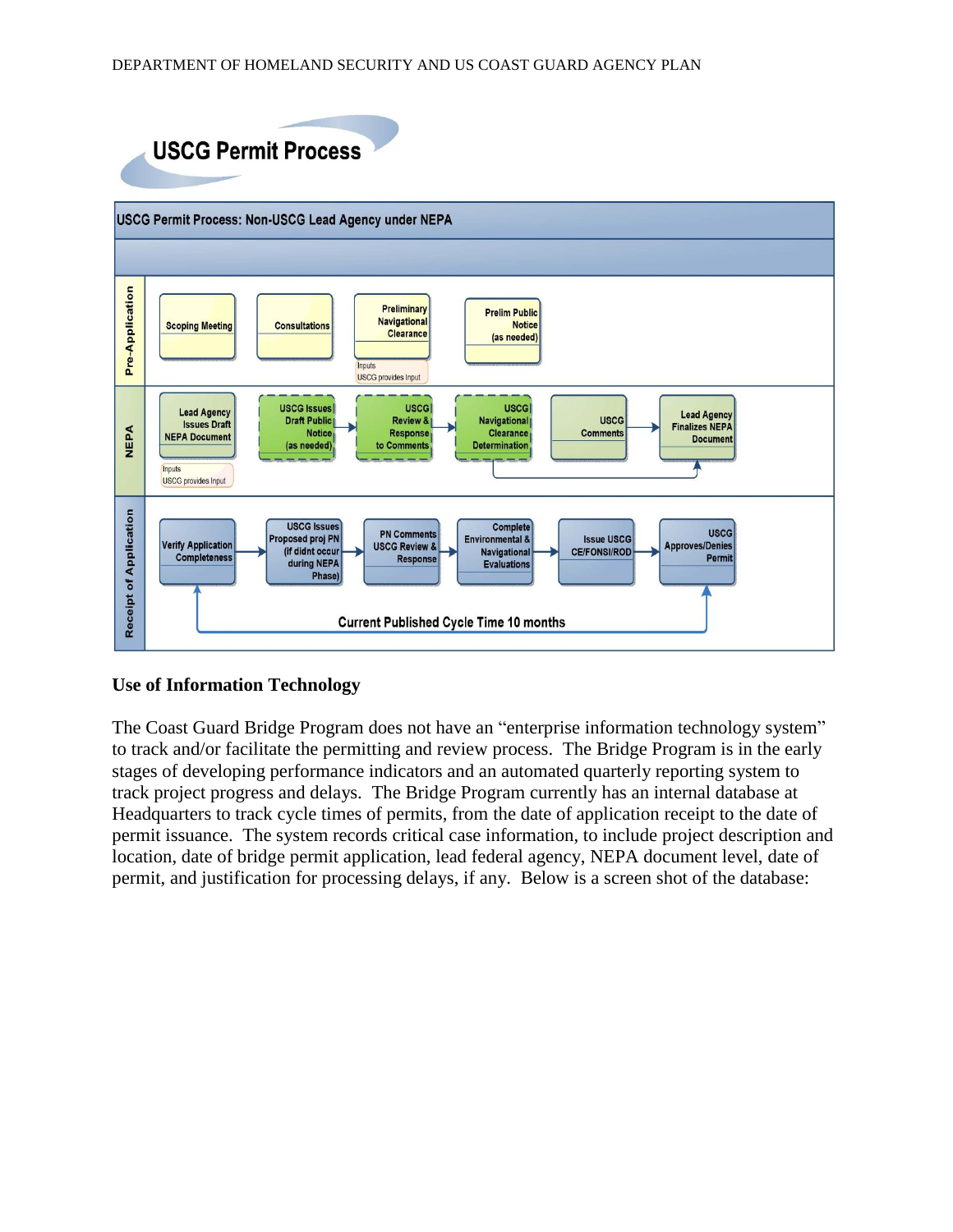#### DEPARTMENT OF HOMELAND SECURITY AND US COAST GUARD AGENCY PLAN

| c<br>Home<br>Create<br><b>External Data</b><br><b>Database Tools</b><br>Acrobat                                                                                                           |                                                                                                                      |                                                                             |                                                                                                                                   |                                                                                                                                                                                     |
|-------------------------------------------------------------------------------------------------------------------------------------------------------------------------------------------|----------------------------------------------------------------------------------------------------------------------|-----------------------------------------------------------------------------|-----------------------------------------------------------------------------------------------------------------------------------|-------------------------------------------------------------------------------------------------------------------------------------------------------------------------------------|
| & Cut<br><b>Formal</b><br><b>B</b> Copy<br>ŀw<br>Paste<br>$\mathcal{D}_{\lambda}$<br>$\, {\bf B}$<br>$U \parallel A$<br>$\overline{I}$<br>Format Painter<br>围.<br>Clipboard<br>Font<br>ws | $\overline{\mathbf{e}}$<br>·   哥 등 등<br>建建团<br>目目 <sup>92</sup><br>Refresh<br>里,<br>$All -$<br>反<br><b>Rich Text</b> | New<br>$\Sigma$ Totals<br>Spelling<br>Save<br>X Delete - EMore -<br>Records | $\frac{A}{Z}$<br>Selection -<br>$\frac{Z}{A}$<br>Advanced *<br>Filter<br>$\frac{A}{2}$<br><b>Y</b> Toggle Filter<br>Sort & Filter | ab <sub>ac</sub> Replace<br>Ĥ<br>$\boxed{\underline{\textbf{S}} = \textbf{B}}$<br>臣<br>→ Go To *<br>Switch<br>Find<br>Size to<br>a Select -<br>Fit Form Windows *<br>Window<br>Find |
|                                                                                                                                                                                           |                                                                                                                      |                                                                             |                                                                                                                                   |                                                                                                                                                                                     |
| <b>Permit Number</b>                                                                                                                                                                      | <b>CGHQ Rcvd Date</b><br>$2 - 12 - 1$                                                                                | 08-May-12                                                                   | <b>Existing Vert Clear</b>                                                                                                        | 19                                                                                                                                                                                  |
| <b>Reissued Permit No.</b>                                                                                                                                                                | <b>Case Reviewer</b>                                                                                                 | ۰                                                                           | <b>Prop Vert Clear</b>                                                                                                            | 21                                                                                                                                                                                  |
| <b>Amendments</b>                                                                                                                                                                         | <b>Action Date</b>                                                                                                   | 30-May-12                                                                   | % Incr Vertical 10.526                                                                                                            |                                                                                                                                                                                     |
| <b>District</b>                                                                                                                                                                           | <b>Max Commence Date</b><br>1st (dpb)<br>$\overline{\phantom{a}}$                                                    | 30-May-15                                                                   | <b>Existing Horiz Clear</b>                                                                                                       | 260                                                                                                                                                                                 |
| <b>District Preparer</b>                                                                                                                                                                  | $\overline{\phantom{a}}$<br><b>Max Complete Date</b>                                                                 | 20-May-18                                                                   | <b>Prop Horiz Clear</b>                                                                                                           | 264                                                                                                                                                                                 |
| <b>EDIT</b><br><b>Project / Location</b>                                                                                                                                                  | Replacement of the<br><b>Cycle Time (mos)</b>                                                                        | 18                                                                          | % Incr Horizontal 1.5385                                                                                                          |                                                                                                                                                                                     |
| <b>MODE</b>                                                                                                                                                                               | Memorial Bridge (US<br>1) across the<br>Cycle Time >10<br>Piscataqua River,<br><b>Justification</b>                  |                                                                             |                                                                                                                                   |                                                                                                                                                                                     |
|                                                                                                                                                                                           | mile 1.9, between<br><b>Memo To File Date</b><br>Portsmouth, NH and                                                  |                                                                             | <b>Project Cost</b>                                                                                                               | \$20,000,000.00                                                                                                                                                                     |
| <b>Enabled</b>                                                                                                                                                                            | Kittery, ME<br><b>Action Code</b>                                                                                    | Done<br>$\overline{\phantom{0}}$                                            | Channel Depth 25'?                                                                                                                |                                                                                                                                                                                     |
| <b>Action Type</b>                                                                                                                                                                        | <b>Headquarters</b><br>$\overline{\phantom{a}}$<br>PN No.                                                            | $1 - 110$                                                                   | Located in/near Port?                                                                                                             |                                                                                                                                                                                     |
| <b>Env Documentation</b>                                                                                                                                                                  | <b>CATEX</b><br>$\overline{\phantom{a}}$<br><b>Notice Date</b>                                                       | 21-Dec-11                                                                   |                                                                                                                                   |                                                                                                                                                                                     |
| <b>Lead Agency</b>                                                                                                                                                                        | FHWA<br>$\overline{\phantom{a}}$<br>Supplemental No.                                                                 |                                                                             |                                                                                                                                   |                                                                                                                                                                                     |
| <b>Application Date</b>                                                                                                                                                                   | 29-Sep-11<br><b>Supplemental Date</b>                                                                                |                                                                             |                                                                                                                                   |                                                                                                                                                                                     |
| <b>Completion Report Completion Date - DO NOT USE</b>                                                                                                                                     | <b>PN District</b>                                                                                                   | 1st (dpb)<br>$\blacktriangledown$                                           |                                                                                                                                   |                                                                                                                                                                                     |
| Archived by Jacquie $\Box$                                                                                                                                                                | <b>Submittal Status</b>                                                                                              |                                                                             |                                                                                                                                   |                                                                                                                                                                                     |
|                                                                                                                                                                                           |                                                                                                                      |                                                                             |                                                                                                                                   |                                                                                                                                                                                     |
|                                                                                                                                                                                           |                                                                                                                      |                                                                             |                                                                                                                                   |                                                                                                                                                                                     |
|                                                                                                                                                                                           |                                                                                                                      |                                                                             |                                                                                                                                   |                                                                                                                                                                                     |

The Department of Homeland Security deployed version 1 of an enterprise-wide system for managing NEPA review and documentation in December of 2011, with a focus on managing the application of a categorical exclusion, although it is designed to also perform internal scoping and issue identification for EAs and EISs. Version 2 of the system, to be deployed by December 2012, will build on Version 1 and become the DHS system of record for all classes of NEPA documents. Version 2 will also include NEPA process management capability for all classes of NEPA documents.

Currently, with regard to the projects on the EO 13604 Priority Project list, the Coast Guard is the lead federal agency for the Bayonne Bridge Project and is responsible for developing the project schedule and collaborating with other agencies using MAX to meet project milestone requirements. The Coast Guard is a cooperating agency for several other EO 13604 Priority Projects. The Coast Guard monitors the Federal Infrastructure Project Dashboard for project scheduling and consultation requirements with other agencies.

In addition, the State of Florida developed the Efficient Transportation Decision Making web site to make information available about proposed transportation projects. [https://etdmpub.fla](https://etdmpub.fla-etat.org/est/)[etat.org/est/.](https://etdmpub.fla-etat.org/est/) The Coast Guard Bridge Office in Miami, Florida uses this website to obtain environmental consultation information for various bridge projects.

The Department of Homeland Security (DHS) is developing a form for collection of information from applicants to use in project environmental compliance review. This form is to be submitted to OMB for approval by December 2013. Once approved, information in the DHS form will inform the enterprise-wide system for managing NEPA review and documentation.